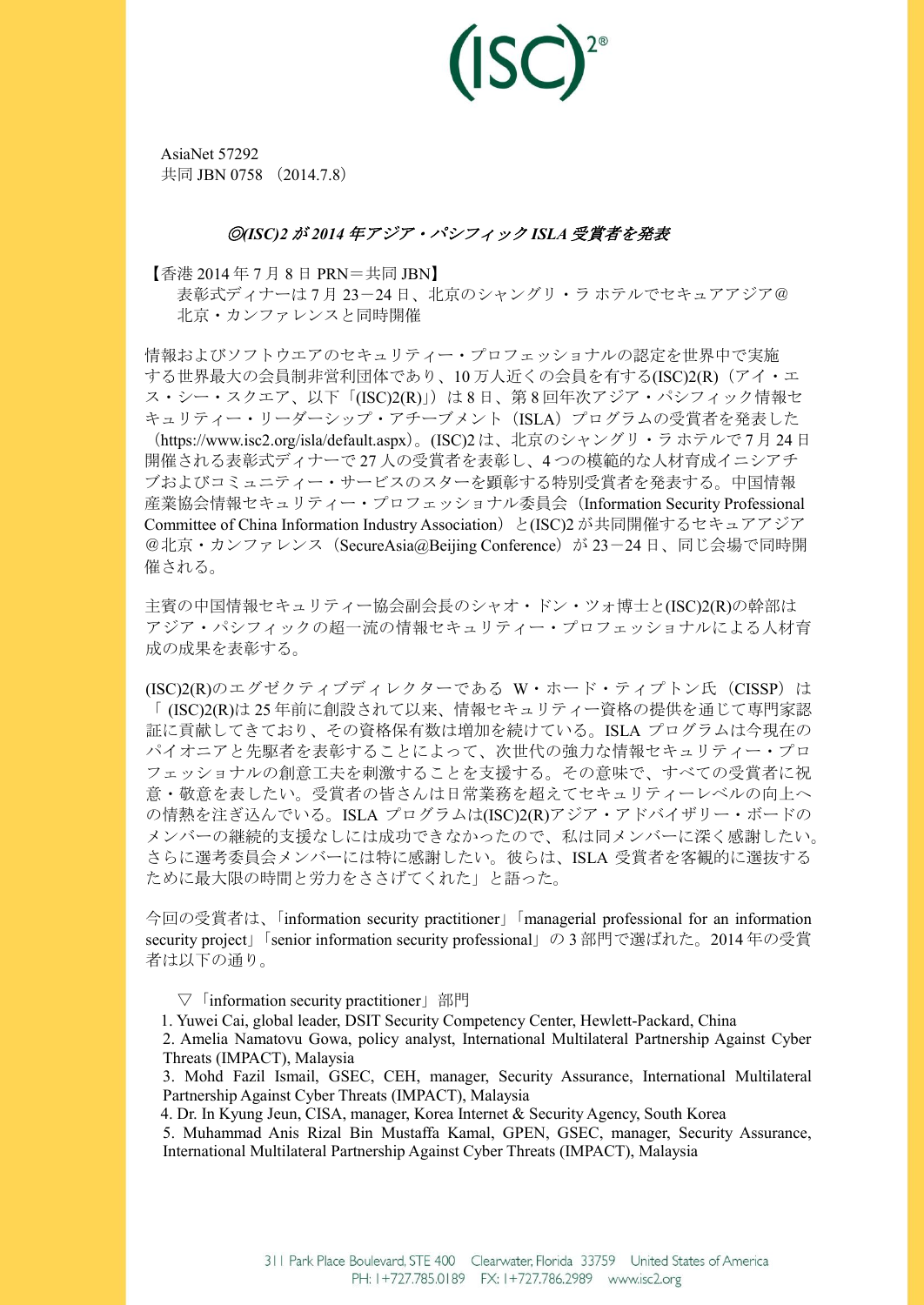

6. Lun-Chuan Lee, CISSP, CEH, CHFI, project manager, Cloud System Department, Chunghwa Telecom, Taiwan

7. Parakum Amaranga Pathirana, CISSP, CISA, CISM, head of IT Security & Compliance, Lanka ORIX Information Technology Services, Sri Lanka

8. Jim Y.F. Shek, CISSP, CISA, CBCP, program director, (ISC)2 Hong Kong Chapter, Hong Kong 9.Anan Sony, CISSP, CISA, ITIL Expert, manager (Consulting Service Department), ACIS Professional Center Co., Ltd., Thailand

10. Dr. Shengkai Wang, senior researcher on Internet International Policy, China Internet Network Information Center (CNNIC), China

 $\nabla$  [managerial professional for an information security project(s)  $\parallel$  部門

1. Dr. Hyeyeon Ahn, senior executive vice president, chief operating officer (COO), chief marketing officer (CMO), Fasoo.com, South Korea

2. Lal Dias, MBA, MBCS, CITP, chief executive officer, Sri Lanka Computer Emergency Readiness Team|Coordination Centre, Sri Lanka

3. Alan, Hung-Pin Hsieh, CISSP, CISA, PMP, senior project manager, Acer Inc., Taiwan

4. Minsoo Lee, CEO, ICT Intelligent Security, South Korea

 $\nabla$  「senior information security professional」部門

1. Hae-Sul Choi, CEO, WATCH I System Inc., South Korea

2. Frank Kai Fat Chow, CISSP-ISSAP-ISSMP, CSSLP, CGEIT, senior consultant, Hong Kong Productivity Council, Hong Kong

3. Dr. Yuejin Du, director, National Engineering Lab for Cyber Security Emergency Response Technology, China

4. Dr. Mukhtar Hussain, chief information officer, Fauji Fertilizer Company Ltd., Pakistan 5. Dr. Atsuo Inomata, JAB Judge member, associate professor, Information Initiative Center / associate professor, Graduate School of Information Science, Nara Institute of Science and Technology, Japan

6. Dr. Daisuke Inoue, director, Cybersecurity Laboratory, Network Security Research Institute, National Institute of Information and Communications Technology, Japan

7. Amit Karir, CISSP, CISM, CIPP/IT, privacy lead, Microsoft India Corporation Pvt. Ltd., India 8. Joonho Lee, chief information security officer, NAVER Corporation, South Korea

9. Masaru Matsunami, chief security technology officer, Sony Digital Network Applications, Inc., Japan

10. Wasantha Perera, CISSP, C|CISO, CRISC, head of Information Security and Compliance, Colombo Stock Exchange, Sri Lanka

11.Pravin Sharma, assistant general manager, Union Bank of India, India

12.Guang Alexander Yan, CISSP, CISA, CISM, manager, Deloitte Touche Tohmatsu Certified Public Accountants LLP, China

13. Qiang Zhang, CISSP, CISA, CBCP, information security manager, Bank of China, China

詳細およびセキュアアジア@北京・カンファレンス参加登録はウェブサイト

www.informationsecurityasia.com を参照。問い合わせは Maggie Yuen, marketing manager for (ISC)2 Asia-Pacific に電子メール myuen@isc2.org か電話+852 2850 6957 で。会議に参加希望 の報道関係者は Kitty Chung, head of marketing communications for (ISC)2 Asia-Pacific に電子 メール kchung@isc2.org で問い合わせを。

▽(ISC)2(R) について

1989年に設立され今年で25 周年を迎える(ISC)2 (アイエスシー・スクエア)は、情報お よびソフトウエアのセキュリティー・プロフェッショナルの認定を世界中で実施する、 世界最大の会員制非営利団体であり、135 カ国に 10 万人近くの会員を擁している。(ISC)2 では、世界的に代表的な資格として認められている CISSP(R)(Certified Information Systems Security Professional)および関連資格の他、CSSLP(R)(Certified Secure Software Lifecycle Professional)、CCFP(SM)(Certified Cyber Forensics Professional)、CAP(R)